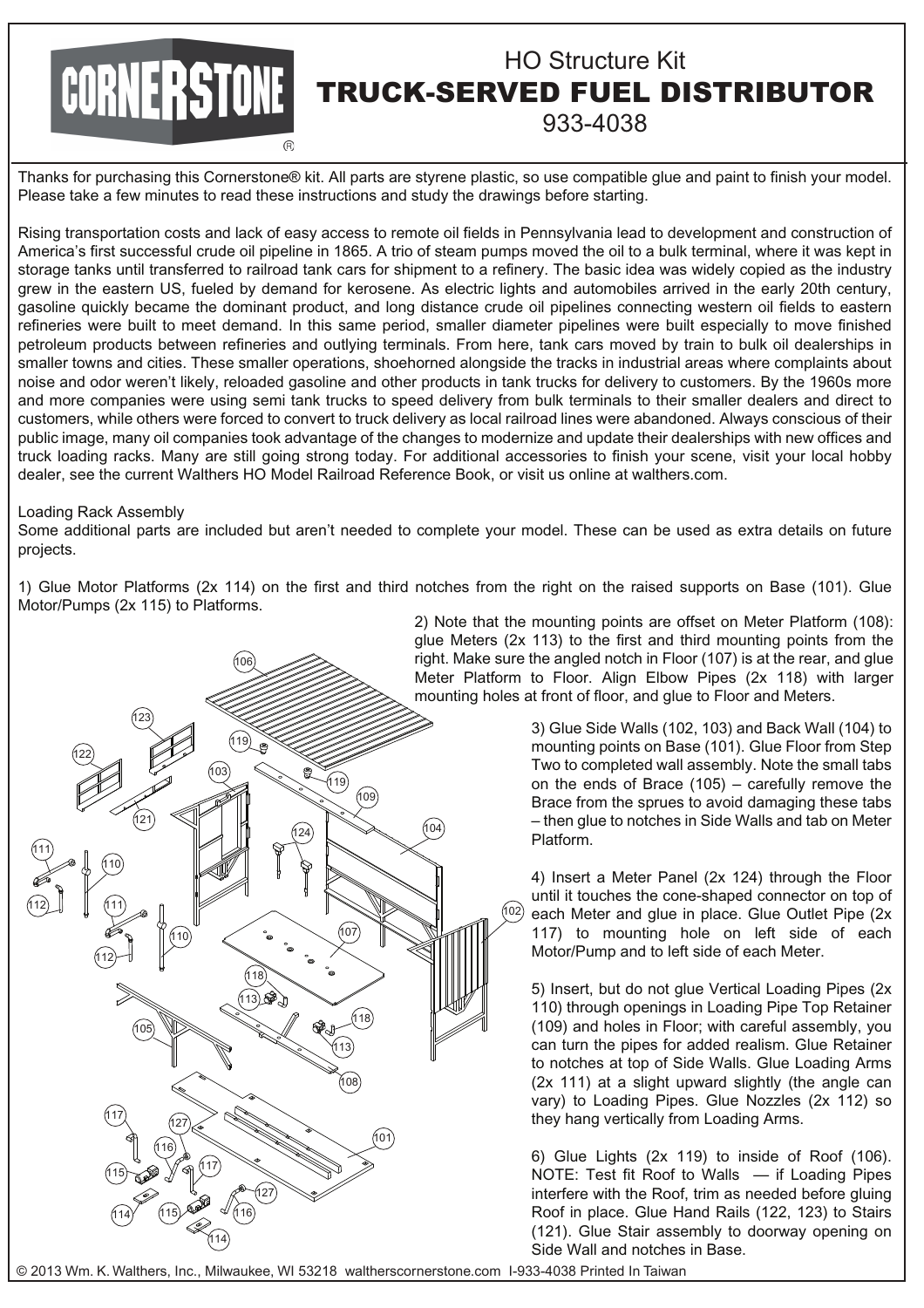

## **Storage Tank Assembly**

Before starting, note how the seams on each set of tank sections are aligned; real tanks are built this way for added strength, and careful assembly will result in a more realistic model. This kit includes four tanks, three standard and one with an access ladder.

#### Standard Tanks

Make three identical tanks following these steps. Glue three Tank Sections (23) together as shown. Use Top Sections (3x 50) with a single mounting point for this step, and glue as shown to assembled sections. Glue Vent (25) to mounting point in Top Section.

### Access Tank w/Ladder

Glue three Tank Sections (23) together as shown. Use Top Section (50) with three mounting point for this step, and glue as shown to assembled sections. Glue Handrails (2x 29) to the two mounting points on the right side of the Top Section. Carefully remove Ladder (28) from sprues, and glue to Handrails and side of tank. Glue Vent (25) to remaining mounting point (far left) in Top section.

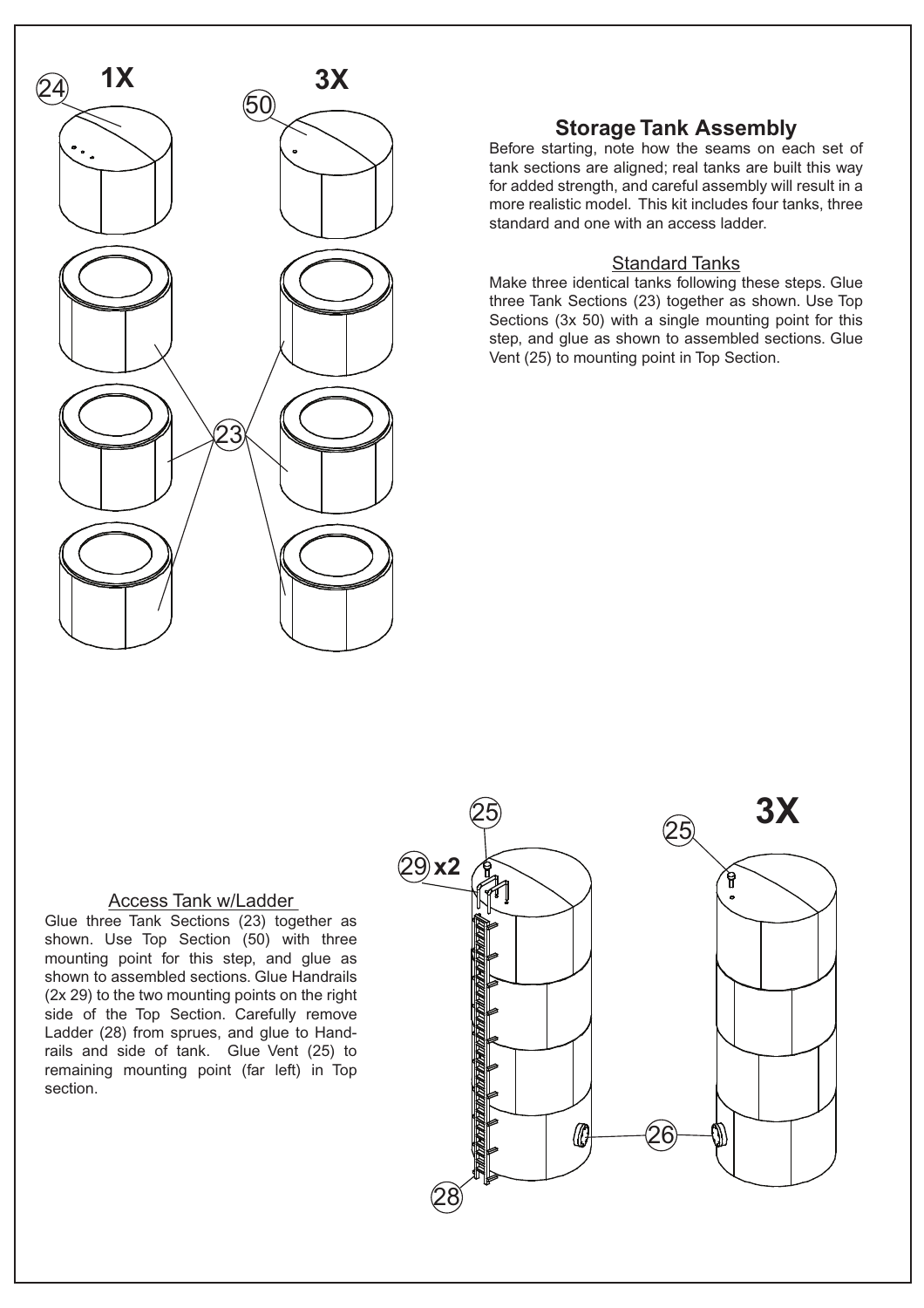## **Berm Assembly**

If you wish to paint or detail your Berm, the prototypes are covered with washed gravel.

Glue Tank Outlet Piping (120) to Berm (31) as shown. Glue a Flange (2x 127) to the end of each outlet manifold as shown.

Glue the four tanks to the raised rings inside the Berm with the vents facing the outside corners as shown. Glue an Inspection/Cleanout Hatch (4x 26) to each tank, centered on a lower panel as shown.

31

**OPTIONAL:** If desired, build three tank access platforms by gluing Handrails (2x 30) to sides of Walkway (27). Center the walkways on the tops of adjoining tanks, and glue in place.

127

127

120

Glue Berm Walkways (2x 125) to each side of Platform (126) and to Berm as shown.

Glue Loading Rack Inlet Pipes (2x 116) to right side of Motor/Pumps (2x 115) on Loading Rack; before the glue dries, align both Pipes with the Flanges but don't glue them together — your model will be easier to handle and install on your layout as two separate assemblies.

## **DECALING**

1. After cutting out the decal, dip in water for 10 seconds, remove and let stand for 1 minute. Slide decal onto surface, position and then blot off any excess water.

2. Lightly brush Micro Sol® on top. This will soften the decal allowing it to conform to irregular surfaces. DO NOT TOUCH DECAL while wet!

3. When the decal is thoroughly dry, check for any trapped air bubbles. Prick them with the point of a small pin or hobby knife blade and apply more Micro Sol®.



30 x2